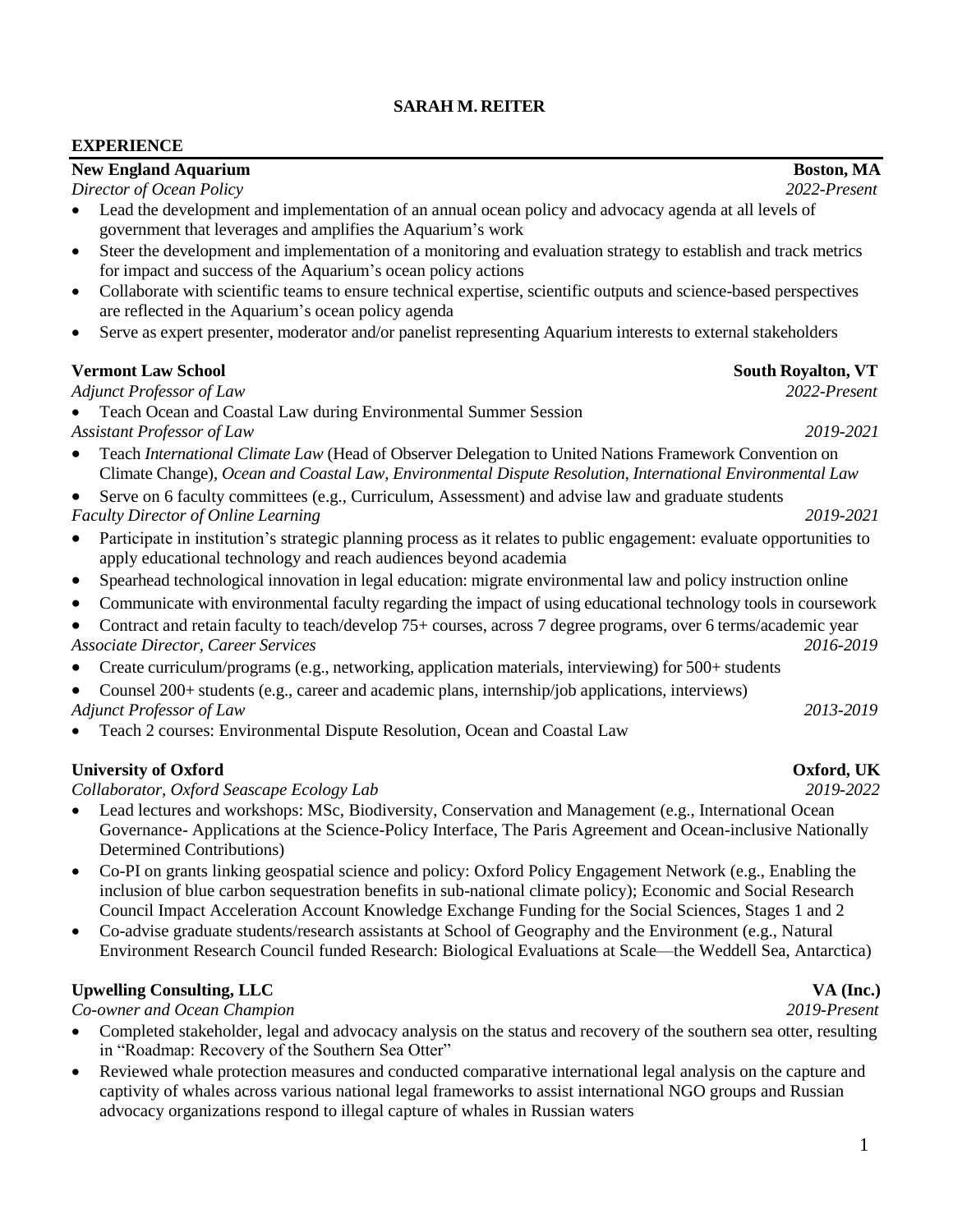• Analyzed federal and state legislation and grant solicitation criteria to identify best practices for enabling socially just climate adaptation planning

### **The Monterey Bay Aquarium Monterey, CA**

*Policy Analyst, Conservation and Science Division 2015-2016*

- Lobbied on federal/state legislation (e.g., National Defense Authorization Act, Microbead-Free Waters Act)
- Drafted federal/state comment letters (e.g., Illegal, Unreported and Unregulated fishing, climate adaptation)

• Advocated for southern sea otter recovery, shark conservation and plastic pollution reduction in variety of forums *Aquarium Conservation Partnership (ACP) Coordinator (Interim) 2015*

- Built relationships with policymakers and lobbied at state/federal level (e.g., Commerce, Justice, Science Appropriations, Microbead-Free Waters Act)
- Supported government relations for 21 U.S. Association of Zoos and Aquarium-accredited aquariums
- Prepared ACP to engage Obama Administration on suite of issues (e.g., wildlife, ecosystems, fisheries)
- Organized in-person CEO, Executive Committee, and Steering Committee events

### **Stanford University, Center for Ocean Solutions Monterey/Palo Alto, CA**

*Early Career Law and Policy Fellow 2013- 2015*

- Advanced ocean solutions for three focal areas: climate adaptation, ecosystem health, area based management; in partnership with the Natural Capital Project, World Wildlife Fund Canada, and The Nature Conservancy
- Designed/taught marine policy curriculum for graduate student network consisting of 7 campuses
- Lead lectures and workshops (e.g., the MARINE Ocean Policy Course, Coastal Collaboration: Gould Center for Conflict Resolution, Management Matters: Vice Provost for Graduate Education)
- Managed Legal Intern Program: applicant selection, project design, professional development

### **Nat'l Oceanic and Atmospheric Administration (NOAA) General Counsel Washington, D.C.**

*Legal Intern-International Section 2012*

- Drafted language regarding legal status of sea ice for interagency negotiations on Polar Code
- Prepared attorneys for inter-governmental ICCAT negotiations, IUU Fishing Conference
- Attended Senate Foreign Relations Committee hearings on UNCLOS treaty ratification

| <b>Charleston County Park and Recreation Commission (CCPRC)</b>                                                                                                                                                          | <b>Charleston, SC</b>   |
|--------------------------------------------------------------------------------------------------------------------------------------------------------------------------------------------------------------------------|-------------------------|
| <b>Ecosystem Services and Natural Capital Intern</b>                                                                                                                                                                     | 2009                    |
| Assessed monetary value of ecosystem services from county park's coastal and wetland habitat<br>$\bullet$                                                                                                                |                         |
| Created environmental economic benchmark product implemented by CCPRC for stewardship<br>$\bullet$                                                                                                                       |                         |
| Developed transferrable categorical framework to quantify the value of park system services<br>$\bullet$                                                                                                                 |                         |
| United States Air Force, 25 <sup>th</sup> Operational Weather (WX) Squadron<br><b>Senior Duty Officer</b>                                                                                                                | Tucson, AZ<br>2007-2008 |
| Managed 40-person team protecting 82 military installations in the continental United States<br>$\bullet$                                                                                                                |                         |
| Leveraged \$4M Air Force WX Weapon System to provide forecasts for nationwide military sites<br>$\bullet$                                                                                                                |                         |
| Advised Commander on higher-level weather support issues and systems outages<br>$\bullet$                                                                                                                                |                         |
| <b>Weather Operations Officer</b>                                                                                                                                                                                        | 2006–2007               |
| Supervised 5-member team in 24/7 support of military operations west of the Mississippi River<br>$\bullet$                                                                                                               |                         |
| Oversaw the production, quality control, and delivery of analyses, forecasts, and warnings<br>$\bullet$                                                                                                                  |                         |
| Conducted briefings for pilots and soldiers involved in air/ground operations throughout the U.S.<br>$\bullet$                                                                                                           |                         |
| <b>Operational Meteorologist</b>                                                                                                                                                                                         | 2005-2006               |
| Supervised dissemination of watches, warnings and advisories to safeguard 26 military sites<br>$\bullet$                                                                                                                 |                         |
| $\mathbf{I}$ and $\mathbf{A}$ are $\mathbf{A}$ and $\mathbf{A}$ and $\mathbf{A}$ are $\mathbf{A}$ and $\mathbf{A}$ are $\mathbf{A}$ and $\mathbf{A}$ and $\mathbf{A}$ are $\mathbf{A}$ and $\mathbf{A}$ and $\mathbf{A}$ |                         |

• Led the development of 24-hr forecasts for 3 airfields, supporting 390 aircraft worth \$20B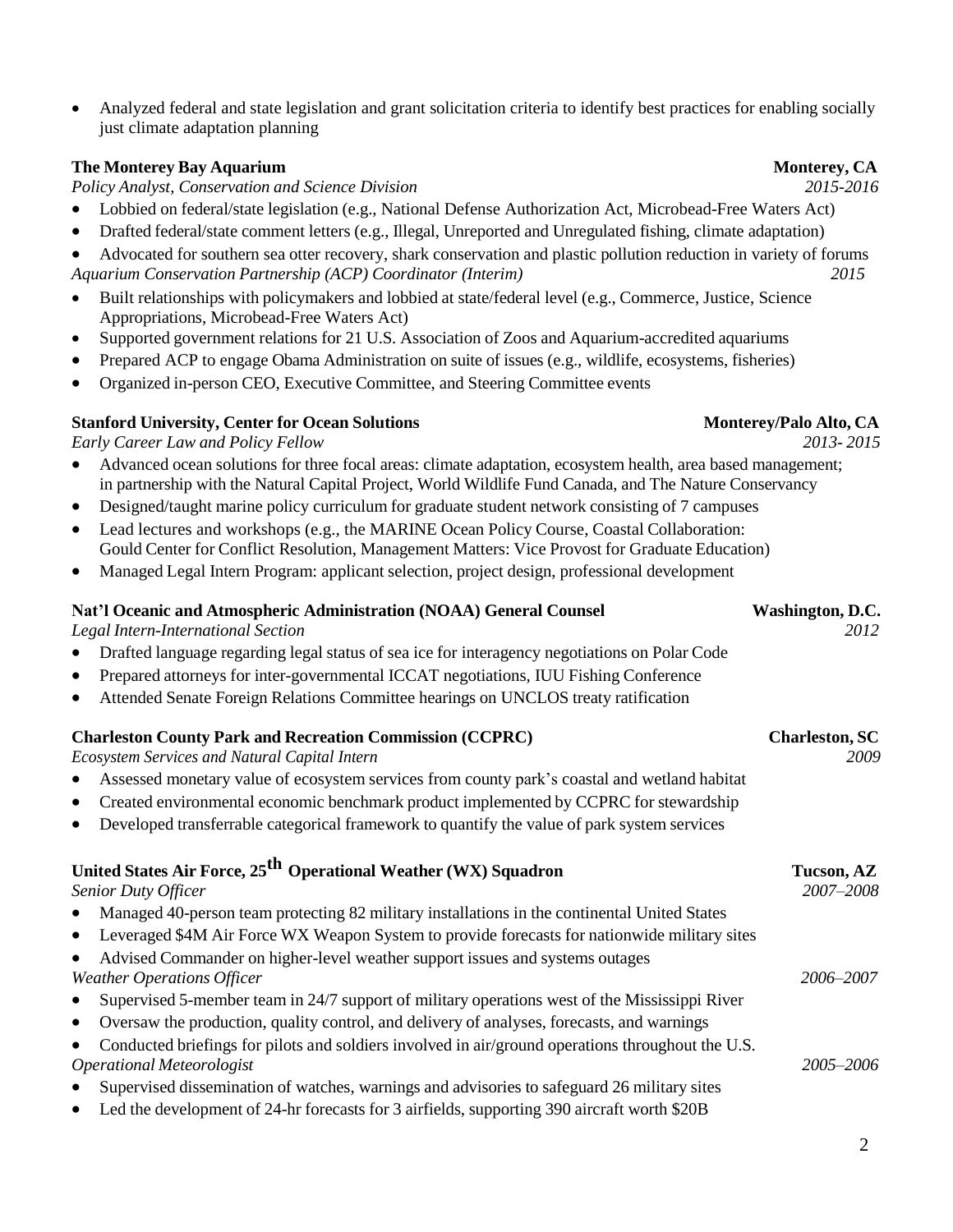• Conferred with teams at 7 sites to ensure consistency between tactical/operational forecasts

## **EDUCATION**

**Vermont Law School,** J.D., *cum laude*, Ocean and Coastal Law, Energy Institute Research Associate, 2013 **College of Charleston,** M.S., Environmental Studies, TA: Physics I/II/Astronomy Labs, 4.0/4.0, 2010 **United States Naval Academy,** B.S., Oceanography, Honors Antarctic Polynya Thesis, 3.51/4.0, 2005

## **PEER-REVIEWED PUBLICATIONS AND LAW REVIEW ARTICLES**

- Reiter, S. (co-editor) (invited, 2023) *OCEAN AND COASTAL LAW AND POLICY,3* rd ed. Chicago: American Bar Association.
- Frinault, B., Wedding, L., **Reiter, S.**, et al. (in prep). Dynamic ocean management in Antarctica: Leveraging big data for ecological evaluations in the Southern Ocean and its seas. *MARINE POLICY*.
- **Reiter, S.** and Post, D. (in prep). The BBNJ Treaty: An Ecological Law Case Study. In: K. Anker et al., ed., *FROM ENVIRONMENTAL TO ECOLOGICAL LAW*, 2nd ed. Oxfordshire: Routledge.
- Wedding, L., **Reiter, S.** et al. (accepted with revisions). Integrating the value of coastal ecosystem services into climate change adaptation planning. *PEERJ*.
- Wedding, L., Green, S., **Reiter, S.** et al. (accepted with revisions). Adaptive Management in a New Ocean Frontier: Linking Multiple Stressor Science to Policy Action in the Changing Arctic. *MARINE POLICY*.
- Leoni, B., **Reiter, S.**, Post, D. (2022). The Judicial Privatization of Seaweed in Maine. *NATURAL RESOURCES AND ENVIRONMENT, AMERICAN BAR ASSOCIATION*.
- Fullam, C., Strong, A., Pouponneau, A., **Reiter, S.** (2021). An Upwelling of Support for the Ocean-Climate-Biodiversity Nexus: Progress toward Institutionalization at COP26. *SUSTAINABILITY AND CLIMATE CHANGE*.
- **Reiter, S.**, Cheng, L., Pouponneau, A., Taylor, S., Wedding, L. (2021). A framework for operationalizing Ocean commitments under the Paris Agreement*. FRONTIERS CLIMATE LAW AND POLICY.*
- **Reiter, S.M.**, et al. (2020).The Future ofthe Public Trust: The Muddied Waters of Rockweed Management in Maine. *OCEAN AND COASTAL LAW JOURNAL*, 25(2), pp. 325-358.
- Wedding, L., **Reiter**, **S.** et al. (2018). Values at the Land-SeaInterface:MappingEcosystemServicesintheCoastal Environment.*CURRENT: THE JOURNAL OF MARINE EDUCATION*, 32(1), pp. 25-31.
- Melius, M., **Reiter, S.**, Newkirk, S. (2017). TheCoastal Act, Power Plants, and theCase for "Undevelopment." *VERMONT JOURNAL OF ENVIRONMENTAL LAW*, 18(4), pp. 592-613.
- Mach, M., Wedding, L., **Reiter**, **S.** et al. (2017). Assessment and Management of Cumulative Impacts in California's Network of Marine Protected Areas. *OCEAN AND COASTAL MANAGEMENT*, 137(1), pp.1-11.
- Wedding, L., **Reiter, S.** et al. (2016). Modeling and Mapping Coastal Ecosystem Services to Support Climate Adaptation Planning. Chapter 20 in Wright, D.J., ed., *OCEAN SOLUTIONS, EARTH SOLUTIONS,* 2nd ed. Redlands: Esri Press.
- Mach, M., **Reiter, S.**, Good, L. (2015). Managing a mess of cumulative effects: linking science and policy to create solutions. *CURRENT: THE JOURNAL OF MARINE EDUCATION*, 29(2), pp. 26-31.
- Wedding, L., **Reiter, S.** et al. (2015). Managing mining of the deep seabed. *SCIENCE*, 349(6244), pp. 144-145.
- **Reiter, S.** et al. (2015). Climate Adaptation Planning in the Monterey Bay Region: An Iterative Spatial Framework forEngagement at theLocalLevel.*NATURAL RESOURCES*, 6, pp. 375-379.
- Courtney, A., Wildman, S., and **Reiter, S**. (2015). Ocean Dumping and Marine Pollution. Chapter 8 in Baur, D., et al. ed., *OCEAN AND COASTAL LAW AND POLICY*,2nd ed. Chicago: American Bar Association.
- Prahler, E., **Reiter, S.** et al.(2014). It All Adds Up:Enhancing Ocean Health by Improving Cumulative Impacts AnalysesinEnvironmentalReviewDocuments.*STANFORD ENVIRONMENTAL LAW JOURNAL*, 33 (3), pp. 352-417.
- Baker, B., and **(Mooney) Reiter, S**. (2012). The legal status of Arctic sea ice in the United States and Canada. *POLAR GEOGRAPHY*, 36(1), pp. 1-19.

# **TECHNICAL REPORTS, GUIDES AND WHITE PAPERS**

**Reiter, S.M.** et al. (2014). Threats Assessment to California's Marine Protected Areas due to Sea Level Rise Impacts.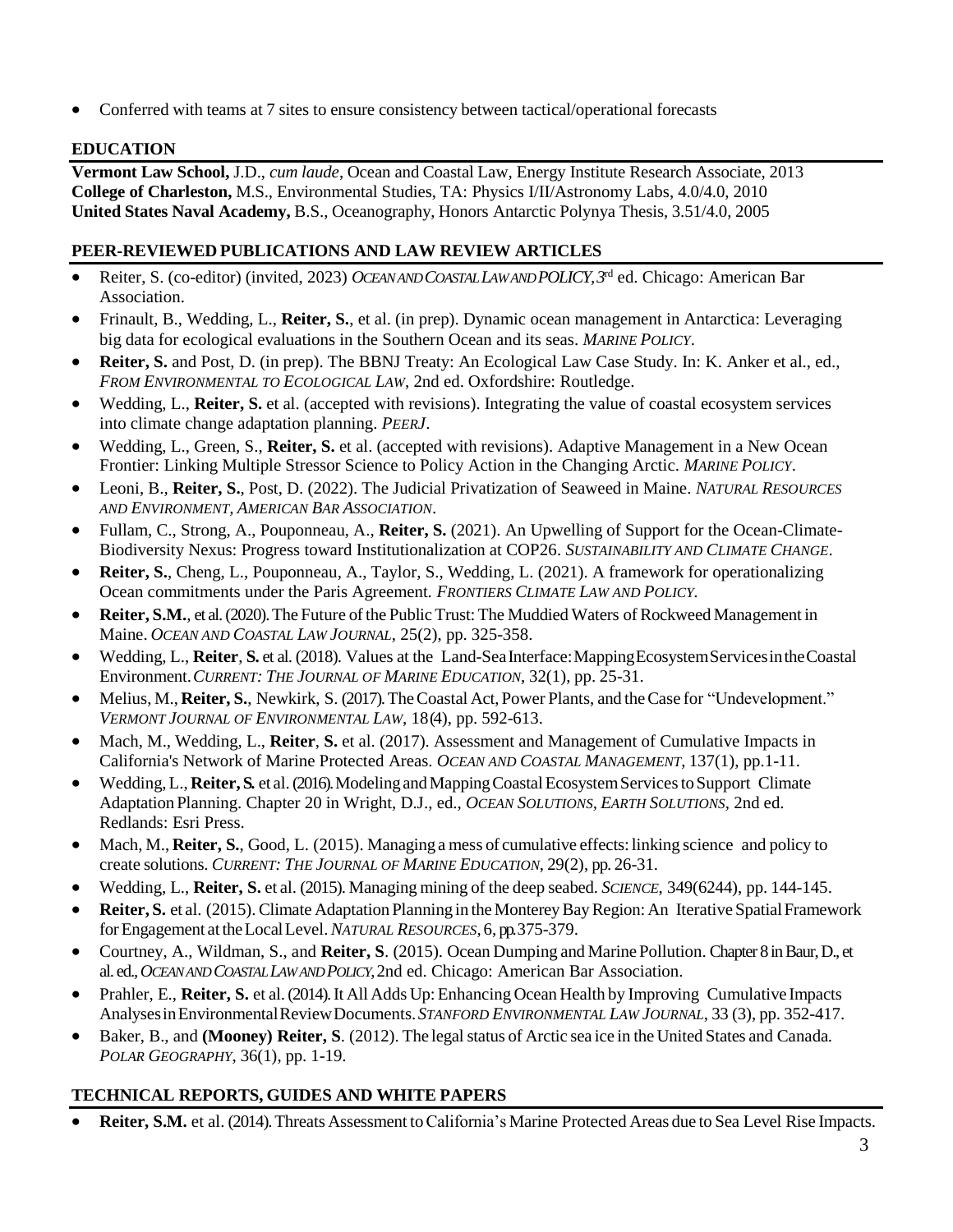### *SUBMITTED TO RESOURCES LEGACY FUND*.

- Erickson, A., Gourlie, D., Hazen, L., Hicks, C., Kondo, E., Martone, R., Mease, L., **(Mooney) Reiter**, **S.** et al. (2013). California Fisheries Preliminary Assessment Final Report.*SUBMITTED TO RESOURCES LEGACY FUND*.
- Prahler, E.,**(Mooney) Reiter, S.**(2012). Application of LandUse Practices and Toolsto Prepare for and Adapt to ClimateChange*. SUBMITTED TO MONTEREY COUNTY PLANNERS*.
- (with Baker, B., Eidsness, E., Mihaly, E., Kruszewski, S., **Reiter, S.** et al.) PAME, The Arctic Ocean Review Project, Final Report, Chapter 5 (Phase II 2011-2013), Kiruna May 2013. Protection of the Arctic Marine Environment (PAME) Secretariat, Akureyri (2013).

### **SELECTED PRESENTATIONS AND SPEAKING ENGAGEMENTS**

- Speaker (2022). Policy Work Group Climate Change Agenda, Aquarium Conservation Partnership Steering Committee Meeting at the Association of Zoos and Aquariums Mid-Year Meeting.
- Keynote Speaker (2021). Veterans Day Program, Vermont Law School.
- Moderator (2021). *Ocean/Water Pollution Panel*, Vermont Journal of Environmental Law Symposium: The World of Waste in a Wasteful World.
- Speaker (2021). *Ecological Law and Marine Biodiversity on the High Seas, Ecological Law and Governance* Association.
- Moderator (2020). *Don't be a Fossil Fool: Transitioning to, Living in, and Protecting a Decarbonized World: Nature-Based Solutions panel*, Vermont Journal of Environmental Law Symposium.
- Panelist (2020). *Leveraging Ocean-inclusive Nationally Determined Contributions as a tool to stabilize the atmosphere and restore Ocean resilience*, Colloquium on Environmental Scholarship.
- Panelist (2019).*TheFutureofthePublicTrust:TheMuddiedWatersofRockweedManagementin Maine*, Ocean and Coastal Law Journal Symposium, University of Maine School of Law, COVID postponement.
- Speaker (2019). *Using Science and theLawto achieveCoexistence in aCrowdedOcean*,Vermont Law School Hot Topics in Environmental Law Lecture Series.
- Moderator (2018). *Below the Surface: Diving Deep to Protect our Ocean Animals*, Vermont Law School Animal Law Society Annual Spring Symposium.
- Invited Lecture (2017). *Negotiating Environmental Agreements*, SEA Semester, Woods Hole, MA.
- Speaker (2016). *MakingWaves andBuildingSandcastles:APerspectiveonMarinePolicy*,Applied Marine and Watershed Science Graduate Seminar Series at California State Univ.-Monterey Bay.
- Panelist (2015). *The future of women in ocean careers*, Moss Landing Marine Labs.
- Speaker (2015). *A changing climate, a coast in conflict*, University of Minnesota School of Law Road to Paris Faculty Workshop.
- Speaker (2015). *Navigating Arctic Policy: Past, Present and Future, Center for the Blue Economy at* Middlebury Institute for International Studies.
- Speaker (2015). *Lookingbeneaththesurfaceandbeyondprojects:Legalstrategiesforperforming cumulative effects assessments,* Third International Marine ConservationCongress, Society of Conservation Biology.
- Facilitator, w/ Mach, M. and Martone, R. (2014). *Cumulative EffectsFocus Group for experts*, Third International Marine Conservation Congress, Society of Conservation Biology.
- Panelist (2014). *Usingnatural habitatstoprotect coastal communities*,CenterforOcean Solutions— International delegation from Qingdao, China.
- Contributor, w/ Caldwell, M. et al. (2014). *Using a Spatial Approach to Evaluate the Role of Natural Habitat in IncreasingCoastalResilience*, ESRI Ocean GIS Forum.
- Contributor, w/ Caldwell, M. et al. (2014). *Cumulative Risk and Climate Change Adaptation Along Our Coast,* State Bar of CA Environmental Law Conference.
- Contributor, w/ Caldwell, M. et al. (2014). *Living in a world where*  $1+1=4$ : *aligning the law, science, and practice ofmultiple stressorsinmarine ecosystems*,Keynote—Ecological Societyof America Annual Meeting.
- Contributor, w/ Caldwell, M. et al. (2014). *Analyzingfor Regulatory RiskAssociated with Land Use Planning*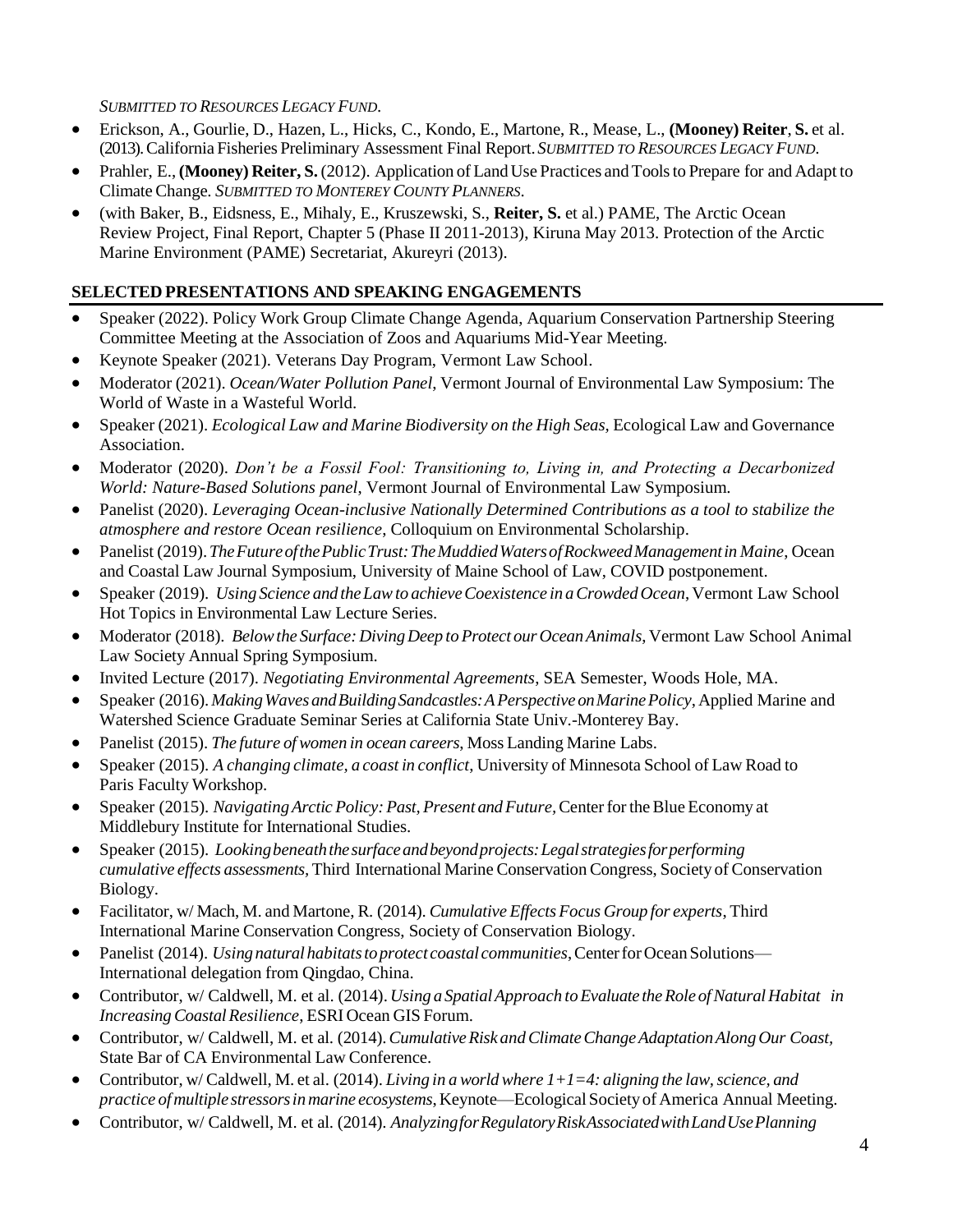*AdaptationStrategies,* California Adaptation Forum, 2014.

• Contributor, w/ Kerttula, B. (2014). *From the Gulf to theArctic: What Have We Learned Since the Deepwater Horizon Spill?*, Resources for the Future.

### **SELECTED HONORS, GRANTS AND OTHER PROFESSIONAL ACTIVITIES**

- **Honors**: Emerging Leaders Initiative, Environmental Law Institute (2021); Vermont Law School, Phenomenal Woman Award (2018); Monterey Bay Aquarium Achievement Awards (2016, 2015); Vermont Law School Alumni Award (2013); The Air Force Achievement Medal (2007); The Navy Achievement Medal (2005); United States Naval Academy Leadership Award (2005); Golden Key National Honor Society (2005); Women's Swimming Patriot League Academic All-star (2004, 2005); The National Defense Service Medal (2002)
- **Grants**: Stanford Woods Institute for the Environment: Realizing Environmental Innovation Grant; Interdisciplinary post-graduate research funded by various foundations/organizations (e.g., University of Oxford, The David and Lucile Packard Foundation, Gordon and Betty Moore Foundation, Resources Legacy Fund, The Nature Conservancy)
- **Scholarships**: Vermont Law School Dean's Scholarship; Albert Schweitzer Fellowship; College of Charleston Teaching Assistantship; United States Naval Academy Nomination (Senator John Kerry)
- **Service**: Steering Committee, Emerging Leaders Initiative, Environmental Law Institute, 2022-Present; Aquarium Conservation Partnership Executive Committee; Policy Working Group, 2022-Present; Dartmouth College Committee on Senior Fellowships Senior Fellow Evaluator for Fellow Michael McGovern, Jr. and the Tiger Tool, 2021; Climate Social Science Network Working Group, 2021; Deep Ocean Stewardship Initiative Working Group, 2021; Economics for the Anthropocene Law and Governance Research Initiative Working Group, 2020-2021; President, New England Law Schools Career Centers Consortium, 2017-2018; Staff Representative, Vermont Law School Board of Trustees and Chair, Dean's Advisory Committee, 2018-2019; Member, Technical Advisory Committee and Steering Committee, Monterey County Climate Adaptation projects, 2014-2015

## **PRESS AND OTHER RELATED MEDIA**

- More Endangered Right Whales Are Leaving New England for Canada, April 22, 2022, *NBC Boston*
- Reiter, S., and Dillon Post (2022). [Blog] Networks of Marine Protected Areas. Available at: [L4E](http://vlscop.vermontlaw.edu/) Ecological Law [Blog](https://www.l4ecozoic.org/l4e-ecological-law-blog) [Accessed April 27, 2022].
- Vermont Law School Launches Tuholske Institute for Environmental Field Studies to Honor Late Professor, December 7, 2021, *Law.com*
- Underwhelming Response to Ocean Crisis Put Island Nations in Peril, November 8, 2021, *Energy Mix*
- Vermont Law students to support small island nation during U.N. climate conference, October 29, 2021, *Burlington Free Press*.
- Invited Editor (w/ Dr. Lisa Wedding, Oxford Seascape Ecology Lab), Safeguarding our Coastlines and our [Climate,](https://www.youtube.com/watch?v=UX6XuyrO7z0) COP26 Virtual Ocean Pavilion, (November 1-12, 2021).
- Reiter, S., ed. (2021). [Blog] COP26 Observer Delegation Blog: Ridges to Reefs. Available at: <http://vlscop.vermontlaw.edu/> [Accessed 20 December 2021].
- The Oxford Seascape Ecology Lab joins the Art, Biodiversity and Climate Network. Available at: <https://www.oxfordseascapeecologylab.com/news/the-art-biodiversity-and-climate-network> [Accessed August 11, 2021].
- Students Support the Seychelles at U.N. Climate Change Conference. Available at: <https://www.vermontlaw.edu/blog/environmental-law/students-support-seychelles-un-climate-conference> [Accessed 08 June 2021].
- Live from COP25: VLS students served as delegates at U.N. climate conference in Spain, December 2020, *The New Leaf*
- University of Maine SMS News and Events, (2017). *The muddied waters of rockweed management in Maine*. [online] Available at: <https://umaine.edu/marine/2017/08/09/muddied-waters-rockweed-management-maine/> [Accessed 30 October 2020].